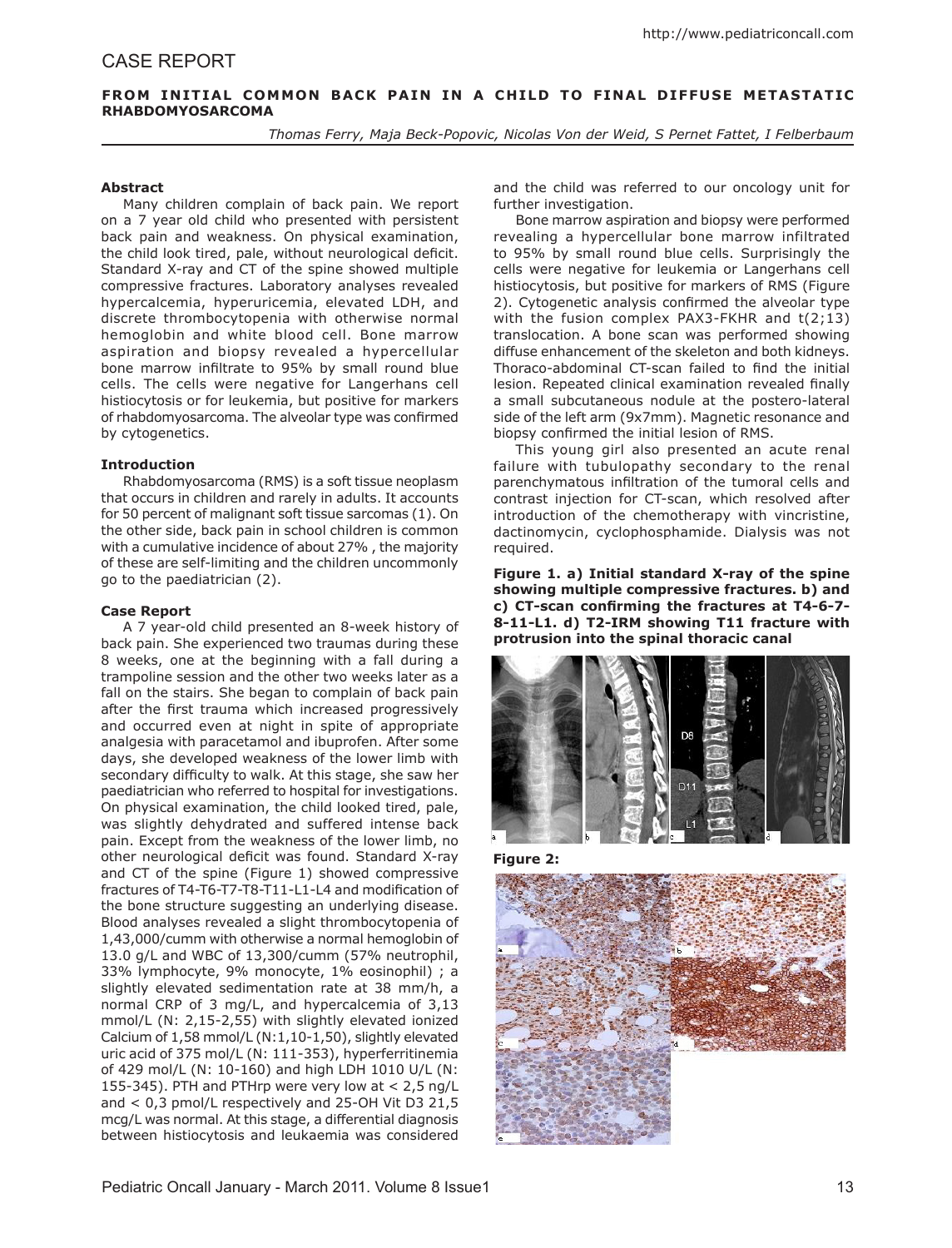### **Discussion**

Back pain is unusual in young children, but it becomes more common on rising age (2). Among children consulting for back pain, 50% will present an underlying disease (3). In younger children, especially under the age of 4, persistent back pain always needs investigations according to the 50% having a specific or serious cause beneath. Differential diagnosis includes musculoskeletal (trauma/fractures, spondylosis/spondylolisthesis, Scheuermann's disease, juvenile intervertebral disc calcification, disc herniation, congenital spinal anomalies/scoliosis, aneurysmal bone cyst, sacroiliac joint stress reaction, non-specific back pain), inflammatory (ankylosing spondylitis, Reiter syndrome), neoplastic (osteoid osteoma, leukaemia, neurofibroma, histiocytosis, osteosarcoma), infectious diseases (discitis/vertebral osteomyelitis, epidural abscess, pyelonephritis, pelvic inflammatory disease, pneumonia, viral myalgia). Alarming symptoms like progressive pain with worsening, associated neurological anomalies, bowel or bladder symptoms,  $age < 4$  years, duration  $> 4$  weeks, systemic features like fever - loss of weight - apathy, night pain, acute trauma, must push to further investigations.

RMS is the most common soft tissue tumor of childhood, since it accounts for one-half of all soft tissue sarcoma and 3 to 4 percent of all paediatric cancers (1). It arises anywhere in the body, most frequently in the head and neck in young children, and in the extremities in adolescents. Histologically RMS can be confused with small round blue cell tumors of childhood such as lymphoma/leukemia, osteosarcoma, Ewing's sarcoma and chondrosarcoma. In our patient, bone marrow morphology suggested acute leukemia. Normal complete blood cell count and hypercalcemia opened differential diagnosis to RMS, confirmed by immunohistochemical and molecular analysis.

The pathophysiology of hypercalcemia in neoplasm seems to be related to two different mechanisms, the first one being bone destruction by osteolytic metastases (more frequent) and the second one being bone resorption produced by PTH or PTHrp released by tumors (4). In childhood, hypercalcemia is rare and is usually related to leukaemia (5-9), and, in some cases, to solid tumors (neuroblastoma, RMS, lymphoma). In our case, hypercalcemia was secondary to the extensive osteolytic metastases. It was treated with overhydration, furosemide and pamidronate during several days.

Molecular abnormalities of alveolar RMS consist of mainly 2 chromosomal translocations. The fusion-gene PAX3-FKHR with (2;13)(q35;q14) is the more common (55%) abnormality found in alveolar type; the second, the fusion-gene PAX7-FKHR  $t(1;13)(p36;q14)$  is less common (22%), occurs usually in younger children with predominantly but not exclusive extremity lesion and a better outcome (10-11). The initial lesion in this case, however, with PAX3-FKHR is, surprisingly, located in an extremity.

This atypical presentation is very rare. A few similar cases in the literature have been described. Shinkoda et al. mentioned three cases of RMS miming acute

leukaemia (12). Sandberg A et al (13) mentioned one case of a 12-year-old child mimicking lymphoblastic acute leukaemia and Etcubanas E et al (14) reported on 10 cases, the referring diagnosis was for 5 patients an acute leukaemia, 3 patients a disseminated malignancy, one patient an histiocytic lymphoma and one patient an osteosarcoma. For 6 patients, diagnosis of RMS was made by bone marrow aspirate or lymph node biopsy. For the other four patients, two patients had an initial misdiagnosis of neuroblastoma on bone marrow biopsy, one patient had histiocytic lymphoma on bone marrow aspirate and one had a metastatic sarcoma on bone marrow aspirate. Only 4 patients had a primary lesion being found retrospectively. Okcu et al described another 3 cases (15), all presenting the initial diagnosis of acute leukaemia. Other similar cases have been reported (16-19).

In conclusion, diffuse bone marrow RMS can be confused with acute leukaemia. Our case combines the rare features of back pain as initial presentation of a systemic disease with leukaemia-like bone marrow infiltration and is an uncommon, rarely reported clinical presentation of RMS. Back pain in children must always be taken seriously and properly investigated.

#### **References**

- 1. Ries LAG, Harkins D, Krapcho M, Mariotto A, Miller BA, Feuer EJ, et al (eds). SEER Cancer Statistics Review, 1975- 2003, National Cancer Institute. Bethesda, MD, http:// seer.cancer.gov/csr/1975\_2003/, based on November 2005 SEER data submission, posted to the SEER web site, 2006. Leah J.Jeffries and al, Spine vol 32, number 23, 2630-2637.
- 2. Hollingworth P. Back pain in children. Br J Rheumatol. 1996; 35: 1022-1028
- 3. Elomaa I, Lehto VP, Selander RK. Hypercalcemia and elevated serum parathyroid hormone level in association with rhabdomyosarcoma. Arch Pathol Lab Med. 1984; 108: 701-703
- 4. McKay C, Furman WL. Hypercalcemia complicating childhood malignancies. Cancer. 1993; 72: 256-260
- 5. Harguindey S, DeCastro L, Barcos M, Getaz EP, Henderson ES, Freeman A. Hypercalcemia complicating childhood malignancies: a report of seven cases with some pathophysiological considerations. Cancer.1979; 44: 2280-2290
- 6. Hazani A, Tatarsky I. Hypercalcemia, warning signal of acute leukemia. Nouv Rev Fr Hematol. 1972; 12: 259- 266
- 7. Jordan GW. Serum calcium and phosphorus abnormalities in leukemia. Am J Med. 1966; 41: 381-390
- 8. Hutchinson RJ, Shapiro SA, Raney RB Jr. Elevated parathyroid hormone levels in association with rhabdomyosarcoma. J Pediatr. 1978; 92: 780-781
- 9. Sorensen PH, Lynch JC, Qualman SJ, Tirabosco R, Lim JF, Maurer HM, et al. PAX3-FKHR and PAX7-FKHR gene fusions are prognostic indicators in alveolar rhabdomyosarcoma: a report from the children's oncology group. J Clin Oncol. 2002; 20: 2672-2679
- 10. Kazanowska B, Reich A, Stegmaier S, Bekassy AN, Leuschner I, Chybicka A, Koscielniak E. Pax3-fkhr and pax7-fkhr fusion genes impact outcome of alveolar